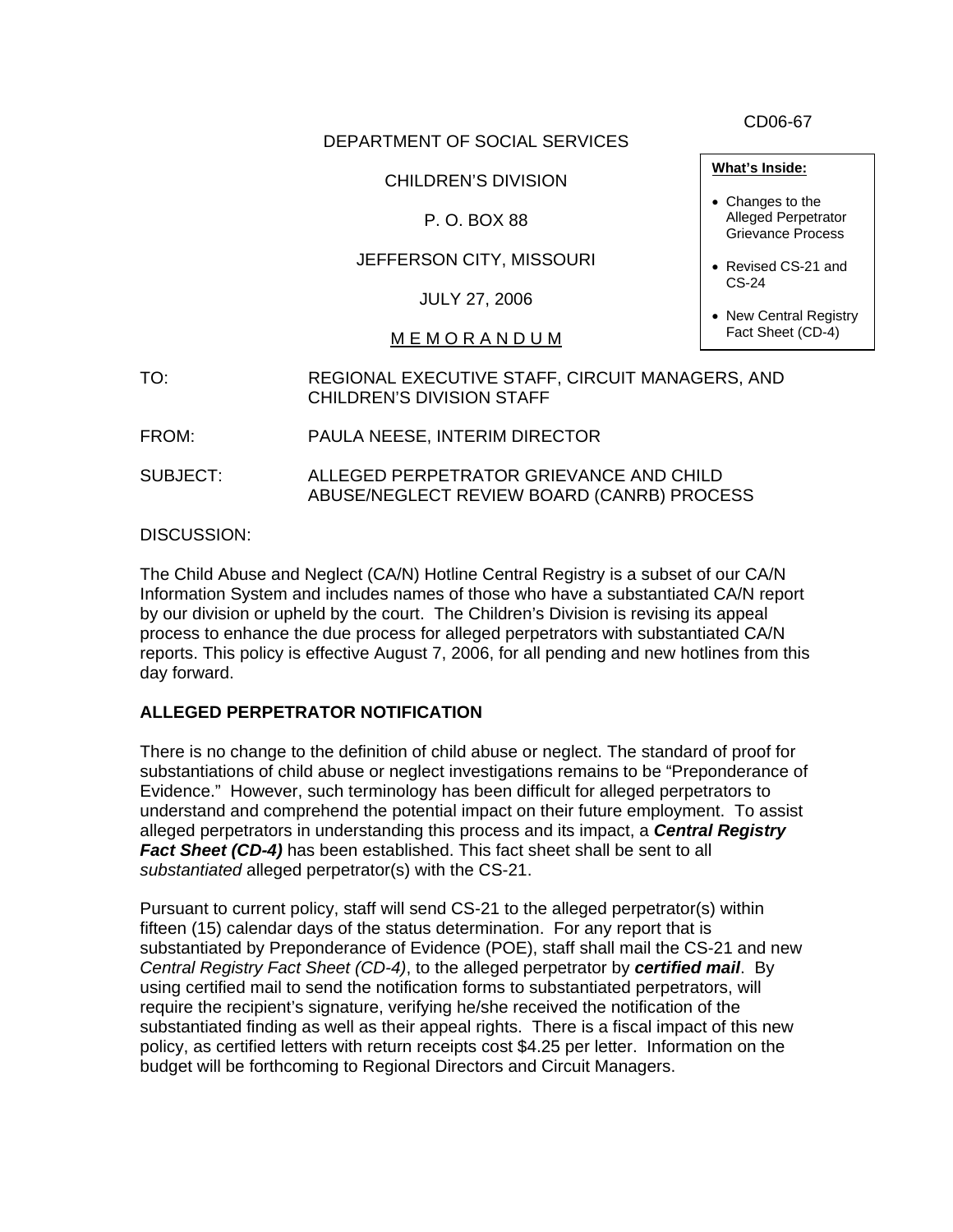## **INTRODUCTION OF "PRELIMINARY FINDING" AND UPDATING FACES SCREENS**

Changes to the FACES Conclusion and Participant Characteristics screens along with the introduction of the Appeal Screen have been included on the Investigation and Assessment Function home page. Upon conclusion of an investigation found to be substantiated by POE, the worker will update the FACES Conclusion Screen using the POE conclusion code of "B". However, new levels will be identified which include:

- 1. POE Preliminary finding Upon conclusion of the investigation found to be substantiated by POE, the worker would enter a "B" = POE on the *FACES Conclusion Screen*. Please note, the system will display a new field "Deadline for Alleged Perpetrator(s) to Request Review" signifying a due date the perpetrator(s) must request such review. This is a display field only.
- 2. POE Preliminary finding pending appeal Upon receipt of a request for an administrative review the staff must update the Administrative Review Request Information fields on the *FACES Appeals Screen*.
- 3. POE Final Determination upon exhaustion of all requested administrative and judicial review processes (excluding criminal prosecutions) the system will be updated to "Final Determination".

FACES Tutorial of the Appeal Screen will be forthcoming.

#### **APPEAL PROCESS**

Alleged perpetrators with a substantiated POE finding have three levels of review and appeal available to them:

- 1. Local CA/N Administrative Review the investigation is reviewed at the local administrative level per current policy.
- 2. Review by a Child Abuse and Neglect Review Board Missouri has three boards consisting of professionals outside the division to hear and review cases where the alleged perpetrator disagrees with the finding of preponderance of evidence.
- 3. Judicial Review the alleged perpetrator has the right to take the matter to court for a judge's decision on the accuracy of the substantiated POE finding.

#### **REQUEST FOR ADMINISTRATIVE REVIEW**

Per current law, when the alleged perpetrator disagrees with the Division's substantiated by "Preponderance of Evidence" conclusion, the alleged perpetrator has sixty (60) days from receipt of the CS-21 to request an administrative review. During this 60 day period, the Central Registry will reflect "Preliminary Finding." If no request is received within 60 day period, the system will be automatically updated to "Final Determination".

If the alleged perpetrator requests an administrative review, the *FACES Appeals screen* must be updated by staff and the system will reflect "Preliminary Finding - Pending Appeal." This finding will remain in the Central Registry until a Final Determination is reached. The Circuit Manager or OHI Unit Supervisor shall review the evidence in the case to assure that the conclusion reached during the investigation was the correct conclusion. Per current policy, if the decision is to reverse the Division's determination, staff shall notify the alleged perpetrator within ten working days. A new CS-21 shall be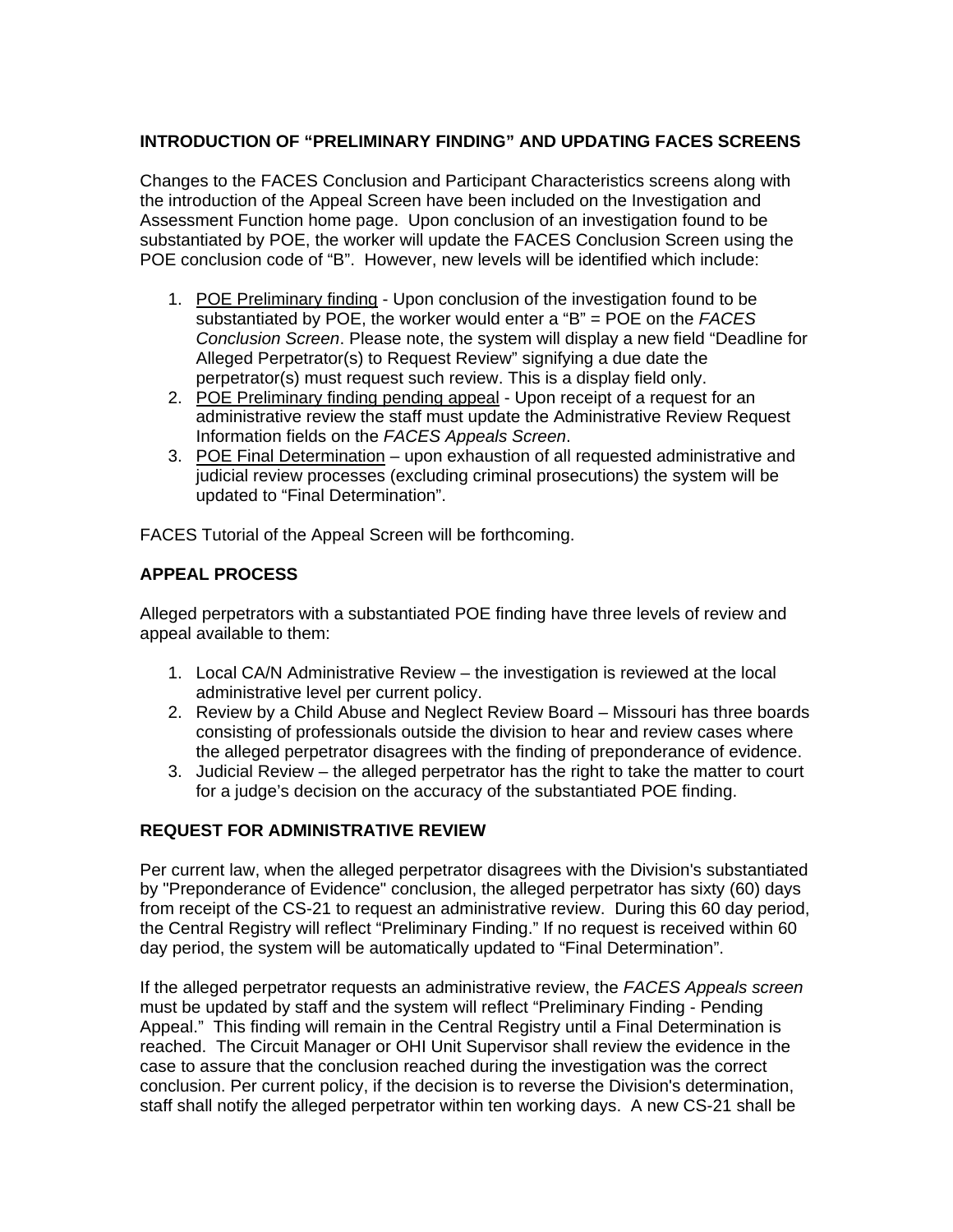sent to all persons who received the initial CS-21 with an explanation that the decision has been changed. *FACES Conclusion and Participant Characteristics Screen*s should be updated by the worker accordingly.

If the decision is to uphold the finding, worker shall send request for review within 10 days to the CANRB Liaison, with a copy of the investigation record and all relevant materials. The *FACES Appeals Screen* should be updated by the worker in the *Review Determination* field.

If the CANRB upholds the Division's decision, the perpetrator may request a judicial review. Such request must be made by the alleged perpetrator within sixty (60) days from the receipt of the CANRB Administrative Review determination letter.

Per current law and policy, if the agency decision regarding a specific CA/N incident is sustained (substantiated) in writing by the circuit court, staff shall update the *FACES Conclusion, Participant Characteristics, and Appeals Screen*s accordingly. If the agency decision is reversed by the circuit court, update the case record upon receipt of the court order and submit to the Regional Director through normal supervisory channels. The Regional Director/designee shall review the case and determine whether or not the agency should contest the finding of the court. If it is determined that the Division should contest the decision, refer the case to the Children's Division Director's Office, who will review and, if appropriate, refer to Legal Services. If the decision to reverse is sustained, staff shall update the *FACES Conclusion, Participant Characteristics, and Appeals Screen*s accordingly.

Please note: the review process does not include any criminal prosecutions. Per current law and policy, if the alleged perpetrator is found guilty of child abuse/neglect (convicted of crime), he/she is not eligible for an administrative review.

### **ADDITIONAL CHANGES TO THE CANRB PROCESS FORTHCOMING**

All CANRB hearings will be "on-the-record" with Hearing Officers transcript and record on appeal must be available for judicial review. Upcoming training on these changes will include:

- Gathering and documenting evidence so that the rules of evidence are complied with, including: working with hearsay evidence chain of custody issues
- Investigative techniques to preserve evidence
- How to present evidence using rules of evidence at administrative hearings
- Training on the standard of proof to be used at administrative hearings.

#### **NECESSARY ACTION:**

- 1. Review this memorandum with all Children's Division staff.
- *2.* Review revised Child Welfare Manual Chapters and Forms as indicated below.
- 3. All questions should be cleared through normal supervisory channels and directed to: